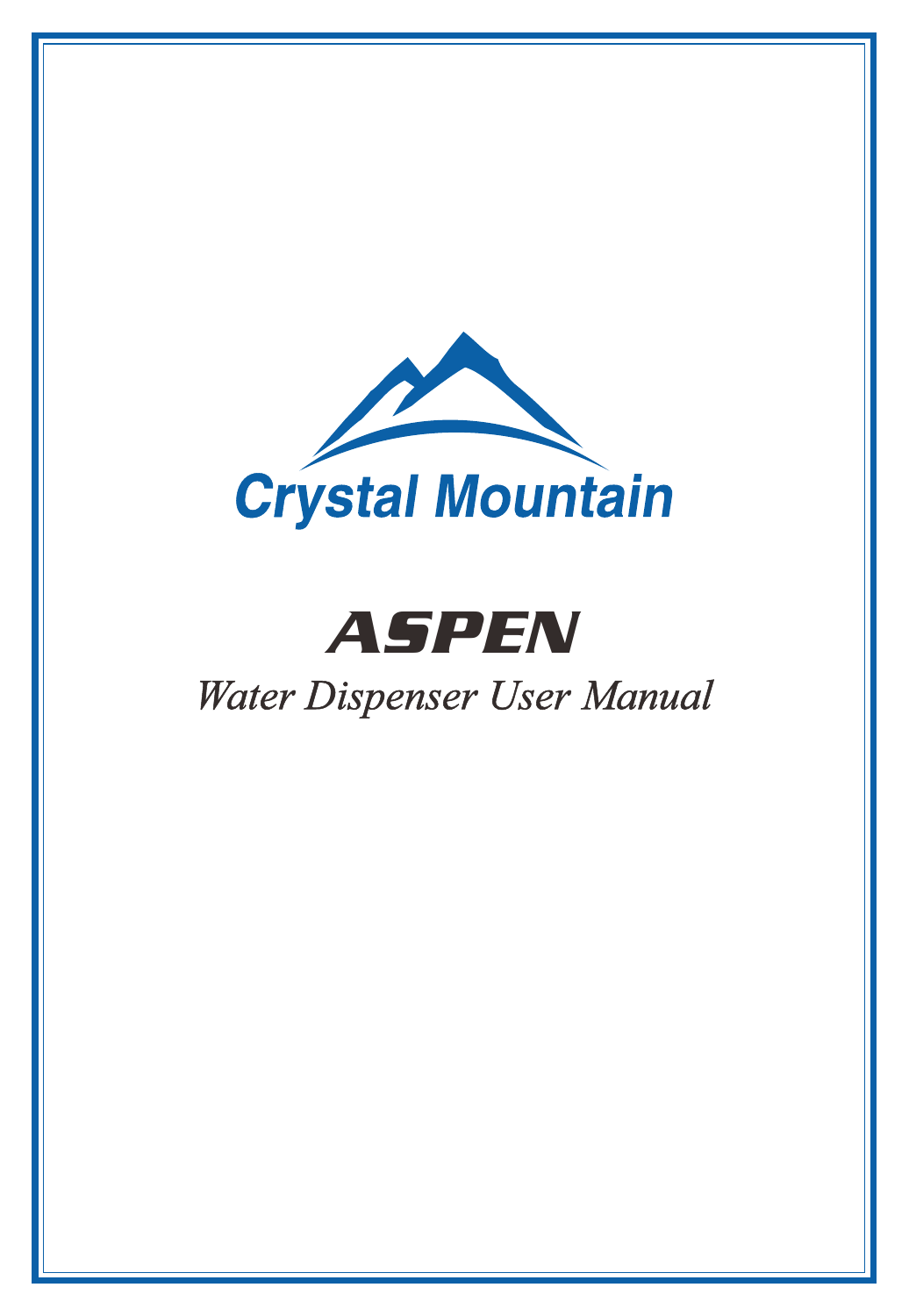

#### **FEATURES**

**1.Hot Water Faucet 2.Cold Water Faucet 3.Drip Tray 4.Carry Handle**

**5.Hot Water ON/OFF Switch 6.Drain Valve 7.Power Cord**

Product may not appear exactly as show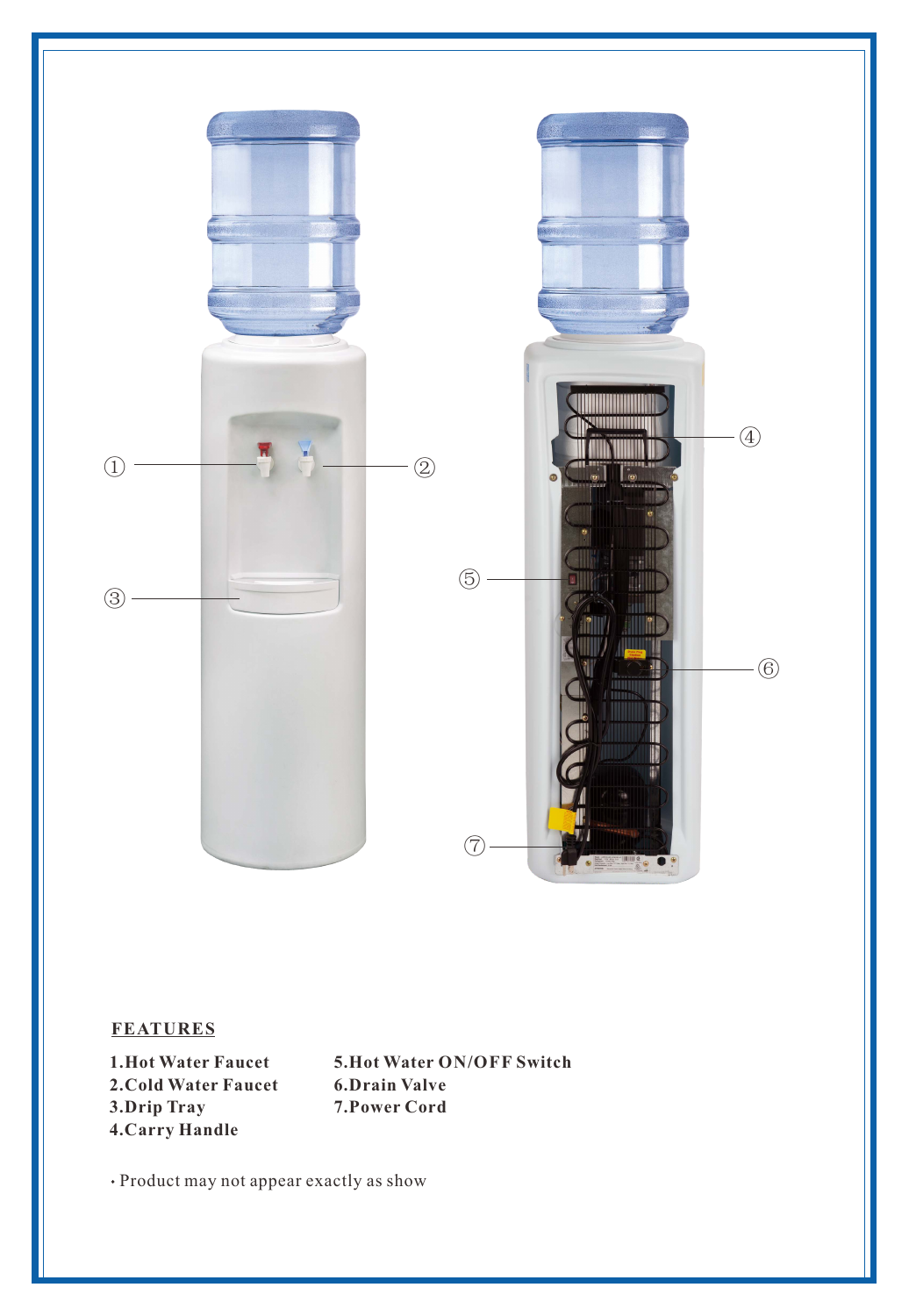### *THANK YOU FOR BUYING A CRYSTAL MOUNTAIN WATER COOLER!*

#### **RECEIVING**

Inspect the cooler box immediately and carefully for any evidence of shipping or handling damage before signing to receive goods. In case of shipping damages, claims should be filed immediately with the carrier. Please note that the carrier will not accept claims for any damage discovered after signing for UNINSPECTED GOODS.

Ensure the cooler stands upright for 24 hours before plugging it in.

#### **OPERATION**

- 1. Place the water cooler on a flat level surface in a cool shaded location near a grounded wall outlet.
- 2. Position the water cooler so that the back of the unit is a minimum of 4 inches/10 cm away from the wall to ensure proper ventilation.
- Note: On Hot & Cold models, vent the hot tank by holding the hot faucet open until water flows out. 3. Place the water bottle on top of the cooler appropriately.
- 4. Ensure that the available power supply matches the cooler's voltage specifications indicated on the nameplate label (located at the rear). Plug power supply cord into receptacle. Please ensure that cooler is set up so as access to the power outlet and plug is unobstructed. Turn on heater switch.

Note: To provide additional protection from the risk of shock, this unit MUST be connected to a ground fault circuit interrupter (GFCI) outlet at all times. Use of an extension cord will void any warranties.

- 5. Do not draw water from the cooler for about 30 minutes to let the water cool or heat. Optimum water temperatures will be reached after several hours of operation.
- 6. Ensure the following when cooler is to be serviced:
	- 6.1 Turn off Hot Tank Switch (Hot & Cold models only) and disconnect power supply cord.
	- 6.2 Remove bottle from reservoir.
	- 6.3 Use a bucket to drain water from the cold water reservoir through faucets. On Hot & Cold models, turn off hot tank switch as above. Allow 1 hour for the hot water to cool down inside the hot water tank. Remove the drain plug at the rear of the cooler to drain into a container.

#### **BEFORE SHIPPING OR STORING THE COOLER! CAUTION! ALWAYS DRAIN WATER COMPLETELY**

#### **CLEANING**

To ensure that the cooler's warranty is not voided and to ensure safe operations of the cooler:

- ·Never Immerse the Cooler in Water for Cleaning or Any other Reason
- ·Never Use a Pressure Washer/Power Washing Device to Service, Maintain or Clean the Cooler
- ·Follow all Instructions in this Manual

**External:** With the electrical power off, use only mild dishwashing liquid or cleaning products and a soft cloth for cleaning the exterior surfaces. DO NOT USE bleach or abrasive cleaners. Use a vacuum cleaner to remove dirt and lint from the condenser. The unit should be cleaned every 3 months, except where fingers touch the temperature selectors, which can be wiped often with hygienic wipes or mild food grade disinfecting or cleaning products.

#### Caution: Do not clean unit with a pressure washer

**Internal:** In the interest of hygiene it is recommended that the water cooler is cleaned every 6 months. Please contact your distributor for further information

Caution: This operation should be carried out by properly trained personnel. Only use FDA food grade approved sanitizing products. The use of these products must be in accordance with the manufacturer's safety instructions and recommendations.

#### **TROUBLESHOOTING**

#### **Water Leaks**

- ·If water dripping from above, first try to replace the water bottle
- ·If water leaking (or not bottle related), unplug Dispenser, remove bottle and contact us at 1-800-878-6422 or send an email to service@crystalcoolers.com for assistance.

#### **Not Cooling**

- ·Optimum cold water temperatures will be reached after several hours of operation
- ·Ensure that the dispenser is at least 4 inches (10cm) from the wall to provide sufficient ventilation
- ·High usage may deplete the cold water reservoir faster than the cooler can cool it
- ·If the water still is not cold, please contact us at 1-800-878-6422 or send an email to service@crystalcoolers.com for assistance.